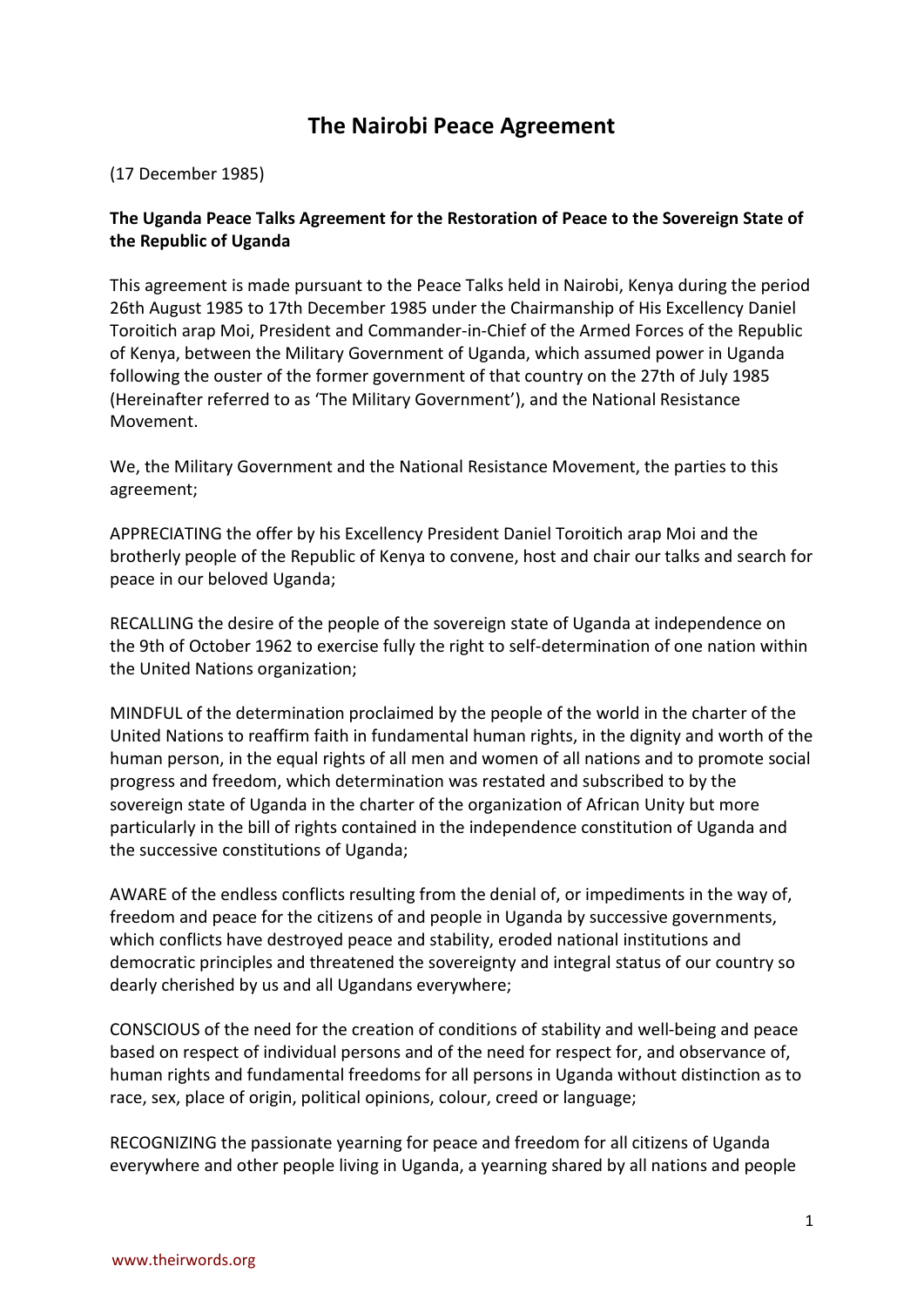of good will towards Uganda and the decisive positive role that such citizens, nations and people can play in the political, social and economic development of Uganda in times of peace;

CONVINCED that any continuation of armed conflict, dictatorial rule, denial of human rights and fundamental freedoms prevent development in Uganda as well as positive international cooperation with friendly and brotherly nations and other bodies and militates against the ideals of peace;

CONVINCED that Uganda has an inalienable right to peace and complete political and economic freedom and in that regard must exercise the right of self-determination as a sovereign state and integral national territory whose boundaries were more particularly delineated and described in schedule 1 to the constitution of the Republic of Uganda of 1967;

WELCOMING the commitment to and participation in the search for peace in Uganda by our brotherly neighbours the Republic of Kenya and the United Republic of Tanzania and recognizing that instability in any one of the nations is a threat to the peace and stability of the whole East African region;

BELIEVING that the process of restoration of peace, stability and democratic rule and government is now irresistible and irreversible as exemplified by the spirit of mutual cooperation, trust and frankness between the parties at the peace talks: and in so believing desiring a formula to terminate the problems that have for so long bedevilled and manacled Uganda, such as dictatorial rule and all practices of denial of human rights and fundamental freedoms, discrimination and massacres associated with such rule;

NOW DO SOLEMNLY PROCLAIM for and in the name of Uganda the urgent necessity:

(1) of bringing to a most speedy end dictatorship in all its forms and manifestations, armed conflict and denial of human rights and fundamental freedoms,

(2) of restoring peace, security, law and order throughout the country through reconstruction of the country's economy, re-establishment of an effective administration both in central and local government, initiation and implementation of military reforms designed to ensure balanced, disciplined and national armed forces and security services and,

(3) of laying the groundwork for the preparation and drafting of a popular constitution which will be the supreme law of Uganda, which constitution shall be promulgated by a popularly elected Parliament/National Assembly in due course and ensuring the speedy return to democratic government through free and fair general elections within the framework of such a constitution.

## **AND TO THIS END DECLARE AND AGREE THAT:**

## **CEASEFIRE**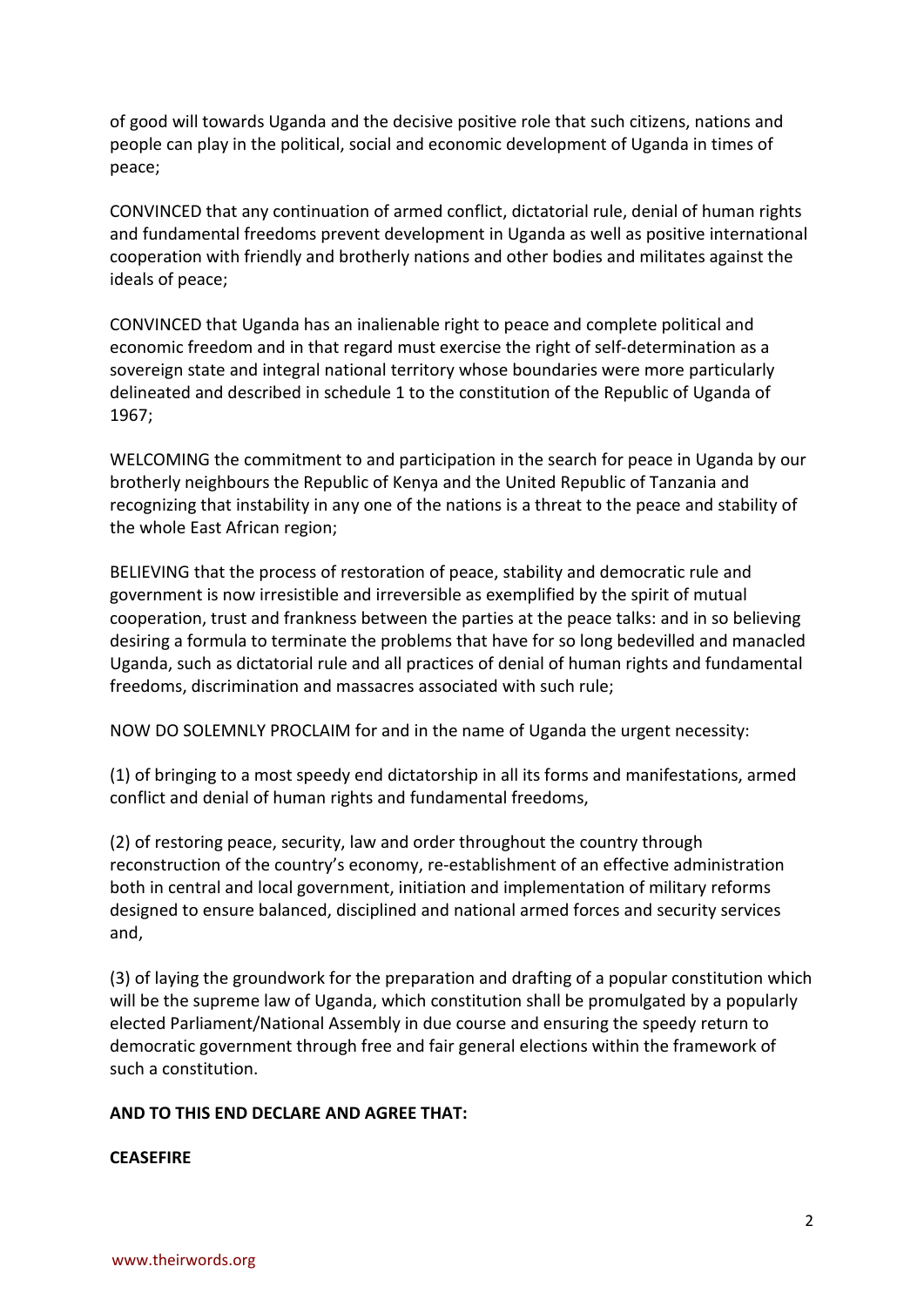Article 1: CEASEFIRE TERMS After the signing of this agreement, there shall be a ceasefire on the following terms:

(a) With effect from 0920 hours on the 17th day of December 1985, there will be complete and immediate cessation of hostilities. The commanders of the various combatant forces shall issue instructions to the forces under their command to ensure that within 48 hours of the signing of this agreement, all fighting everywhere in Uganda shall cease.

(b) There shall be immediate cessation of recruitment into or formation of any combatant force other than the National Force and the National Army to be formed by the Military Council pursuant to Article 7 and 8 of this Agreement.

(c) All roads in the country shall be opened and made safe for the civilian and commercial traffic to operate normally.

(d) All hostile propaganda shall cease immediately.

(e) With effect from the date of signing of this agreement, all parties shall forthwith stop the acquisition and procurement of arms, ammunitions and any other military hardware.

(f) No soldier or any other personnel under the command or control of any of the combatant forces shall engage in any criminal acts or other acts that violate human rights.

(g) All members of the security forces or any of the other combatant forces who have violated human rights since the 27th July 1985 shall be immediately punished and disciplining of such forces shall be a routine practice and part of the operational code of conduct. Nothing in this paragraph shall be interpreted to mean that any person who may have committed similar acts prior to 27 July 1985 is exonerated.

(h) All political detainees who are known to be members of the National Resistance Movement shall be immediately released.

(i) Arrangement shall be made to provide non-military supplies to the combatant forces behind ceasefire lines and neutral agents may be involved in this exercise, and without prejudice to the generality of the fore-going, the provisions of Article 3 of the Geneva Convention on the amelioration of the condition of wounded and sick in the armed forces in the field dated the 12th August 1949 set out in Annexture 'D' to this Agreement shall apply.

(j) All combatant forces shall not, under any circumstances whatsoever, mobilise or deploy their troops without first obtaining authority of the Military Council and informing the monitoring/observer force.

(k) The parties to this agreement shall establish, on behalf of the Military Council, a committee to be known as the Ceasefire Committee, consisting of representative of the forces represented on the Council and the monitoring/observer force for the purpose of implementing the terms of the ceasefire.

THE MILITARY COUNCIL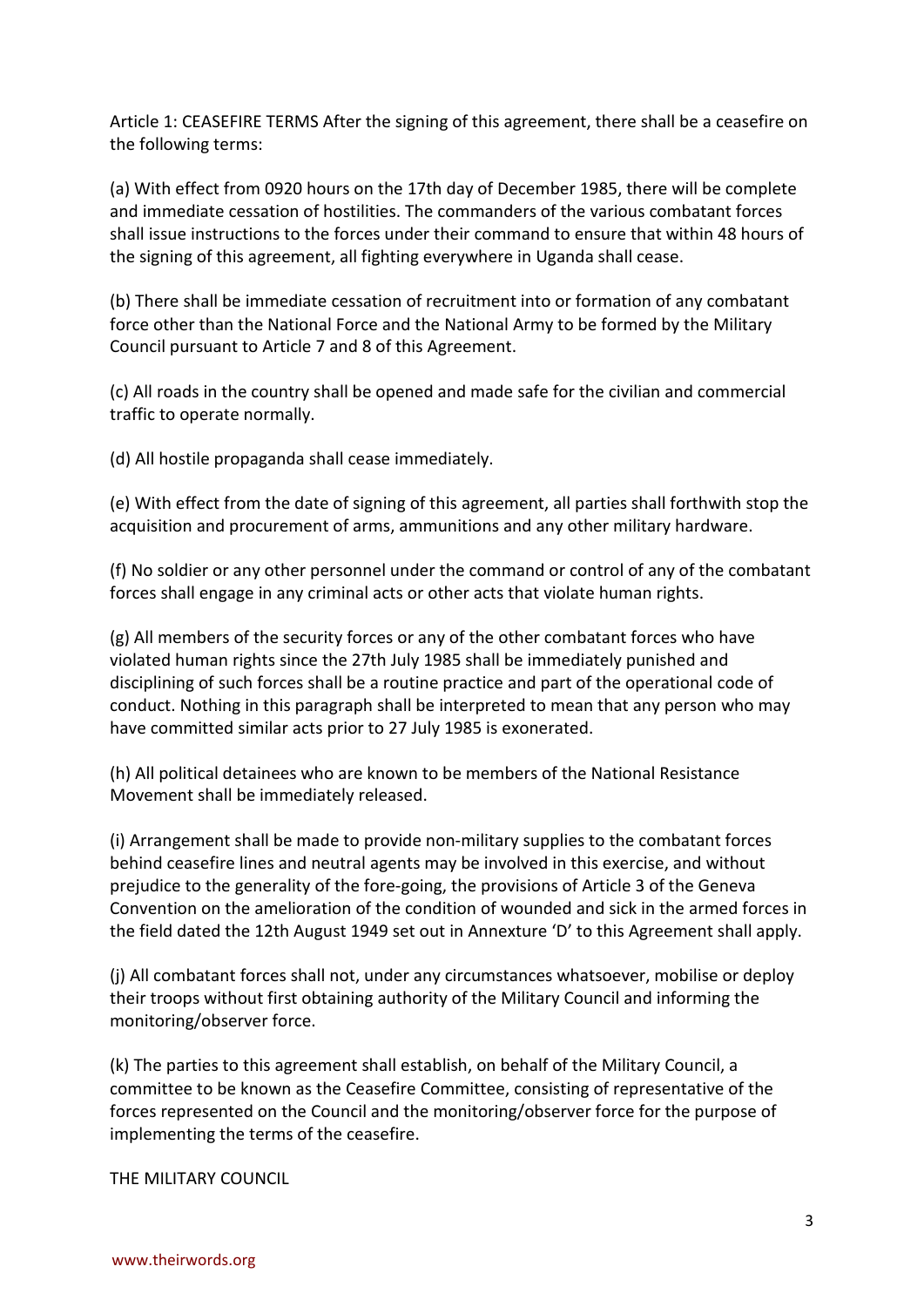Article 2: THE MILITARY COUNCIL

(1) There shall be a Military Council which shall be the supreme organ of the government in Uganda and which shall upon the signing of this agreement be composed of representatives of the combatant forces and the Head of State as follows:

- (a) Head of State/Chairman, Military Council 1
- (b) Uganda National Liberation Army (UNLA) 7
- (c) National Resistance Army (NRA) 7
- (d) Uganda Freedom Movement (UFM) 1
- (e) Federal Democratic Movement (FEDEMU) 2
- (f) Former Uganda National Army (FUNA) 1
- (g) Uganda National Rescue Front (UNRF) 1 Total 20

(2) All the combatant forces shall nominate their representatives to be appointed to the Military Council in accordance with the agreed numbers, and the Head of State and Chairman of the Military Council shall sign the instruments of appointment. All representatives of the combatant forces who are appointed to the Council shall take the prescribed oath of allegiance.

(3) The political parties that took part in the 1980 general elections may be represented on the Military Council but the mode of their representation shall be decided upon by the Military Council after due consultation with the political parties concerned and in accordance with Article 5 (1) (i).

Article 3: CHAIRMAN AND VICE-CHAIRMAN OF THE MILITARY COUNCIL

(1) There shall be a Chairman of the Military Council who shall also be the Head of State of Uganda.

(2) The Chairman shall preside at all meetings and sessions of the Military Council.

(3) There shall also be a Vice-Chairman of the Military Council who shall in all respects rank second to the Chairman/Head of State and who shall, subject to paragraph (6) of the article, in absence of the Chairman/Head of State, exercise the power and perform the duties and functions of the Chairman/Head of State.

(4) The Head of State at the date of signing of this agreement shall continue to be the Head of State and Chairman of the Military Council.

(5) The Chairman of the High Command of the National Resistance Army at the date of signing of this agreement shall be the Vice-Chairman of the Military Council.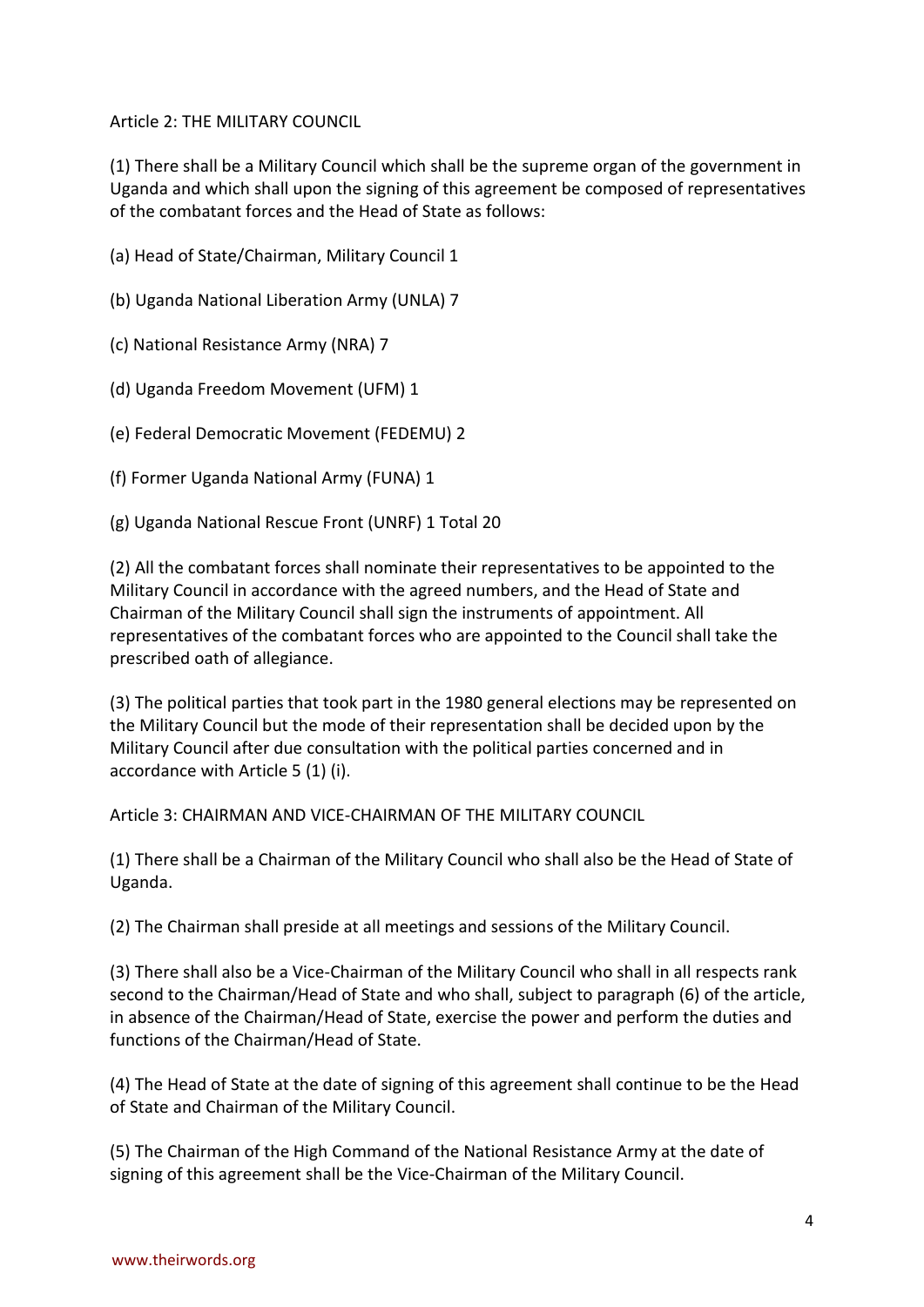(6) If the office of the Chairman/Head of State or Vice-Chairman shall become vacant by resignation, death or incapacity resulting from infirmity of mind or body, the Military Council shall, by secret ballot and two thirds majority, elect the Chairman/Head of State or Vice-Chairman, as the case may be, from among the representatives of the combatant forces on the Military Council.

(7) At no time during the rule of the Military Council in Uganda pursuant to this agreement shall the Chairman and the Vice-Chairman to the Military Council be members of the same political party or combatant force. The Military Council shall formulate the procedures for securing this agreed position.

Article 4: POWERS OF THE MILITARY COUNCIL

(1) The Military Council shall be the supreme authority in whom the executive and legislative power shall vest.

(2) All powers of the Head of State shall be exercised by him in Council.

(3) Notwithstanding the provisions of paragraph (1) above, the Head of State may exercise the legislative and executive powers of the Council in exceptional circumstances, which exceptional circumstances will be determined by the Military Council by a two-thirds majority.

(4) After the signing of this agreement and appointment of the representatives of combatant forces to the Military Council, the Military Council shall review decrees promulgated and political appointments and promotion made by the Military Government since 27 JULY 1985.

Article 5: PROCEDURES OF THE MILITARY COUNCIL

(1) The Military Council shall formulate its own rules of procedure. The normal method of reaching decisions shall be by consensus except in regard to the following matters where a two-thirds majority shall be required to reach decision by secret ballot:

(a) Matters affecting the provisions of the agreement.

(b) National defence policy and building of a new army and other security services.

(c) Programmes of the interim period.

(d) Political appointments, promotions, including appointment in the security services.

(e) Review of decrees.

(f) Rehabilitation of war ravaged areas and settlement of displaced persons and fighters and soldiers who will not be absorbed into the new army.

(g) Issue of violation of human rights.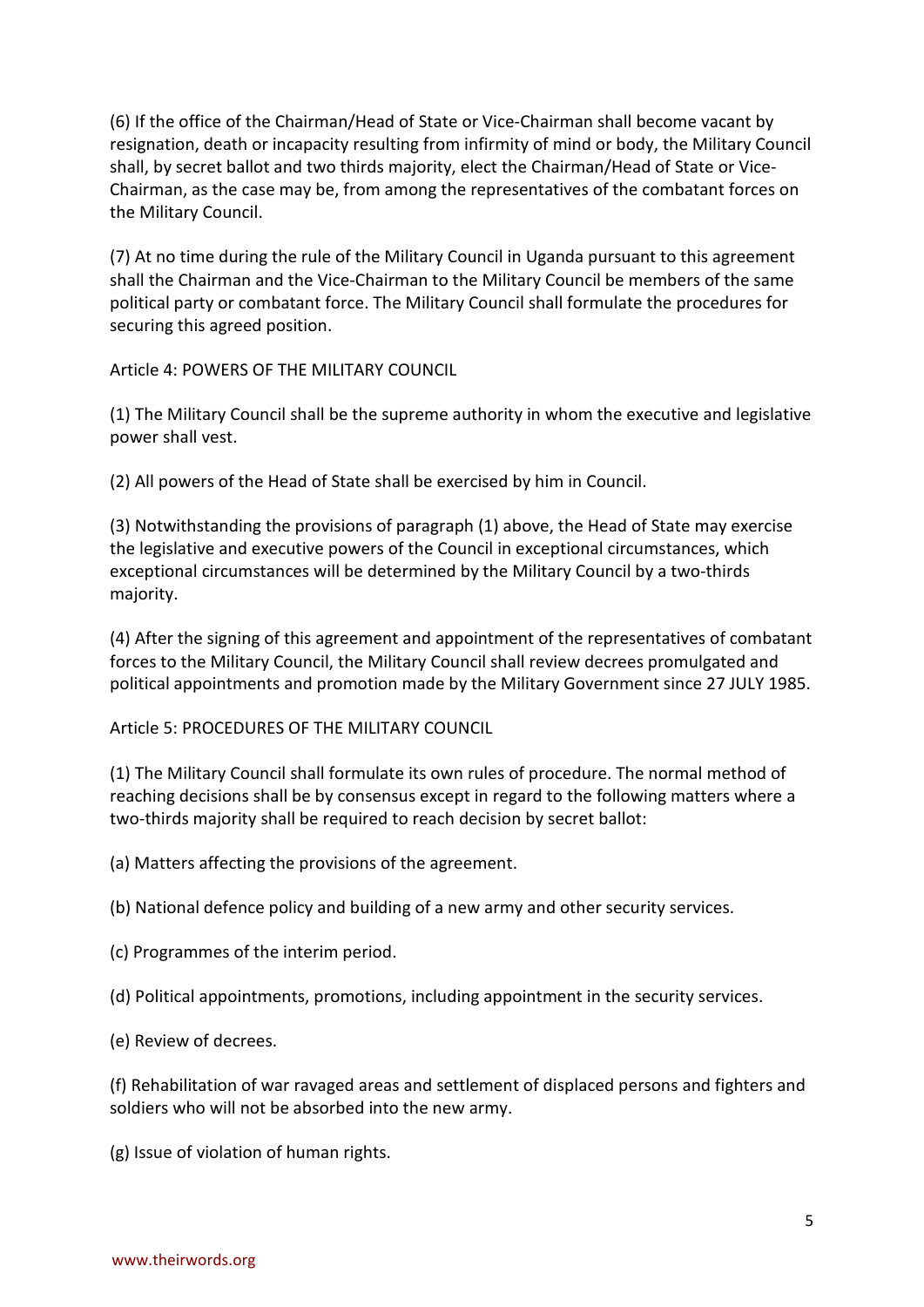(h) Matters concerned with the promulgation of the new constitution and the holding of elections.

(i) Admission and dismissal of members of the Military Council.

(2) Notwithstanding the provisions of the foregoing paragraph, the Military Council may, in its own discretion and from time to time, determine such other matters of national importance upon which decisions shall be reached by a two-thirds majority.

(3) The two-thirds majority referred to herein shall mean that decisions by the Military Council requiring a two-thirds majority vote shall not be reached unless at least fourteen members of the twenty members of the Council vote in favour of those decisions.

CODE OF CONDUCT

Article 6: NEED FOR AND FORMULATION OF NATIONAL CODE OF CONDUCT.

(1) There is need for a change in the political direction of Uganda and in this regard, the Nation shall require a code of conduct for leaders and public officers.

(2) The Military Council shall, as a matter of urgency, set up a committee or commission to formulate a National Code of Conduct which shall, among other things, prescribe the qualifications for members of the Military Council, the Cabinet and other public officers.

(3) Until such time as the National Code of Conduct is worked out, sections 41 and 42 of the 1967 constitution of Uganda, with the necessary modifications, shall provide the minimum qualifications for membership of the Military Council, the cabinet and appointments to the other public offices.

THE NEW NATIONAL ARMY AND NATIONAL DEFENCE POLICY

Article 7: RECRUITMENT OF A NEW NATIONAL FORCE AND ITS FUNCTIONS

(1) Soon after the cessation of hostilities under article 1 of this agreement and subject to paragraph

(2) of this article and the sequence of events set out in Annexture 'A', there shall be established a new national force, composed of soldiers from all the combatant forces nominated by the respective combatant forces in the following numbers: UNLA 3,700 soldiers NRA 3,580 soldiers FEDEMU UFM FUNA 1,200 soldiers UNRF Total 8,480 soldiers

(2) The Military Council shall establish a selection committee consisting of the representatives of all the combatant forces represented on the Military Council together with the representatives of the monitoring/ observer force for the purposes of selecting and vetting the soldiers nominated by the respective combatant forces to form the new force. The terms of reference of the selection committee and the criteria to be applied in the selection and vetting shall be determined by the Military Council.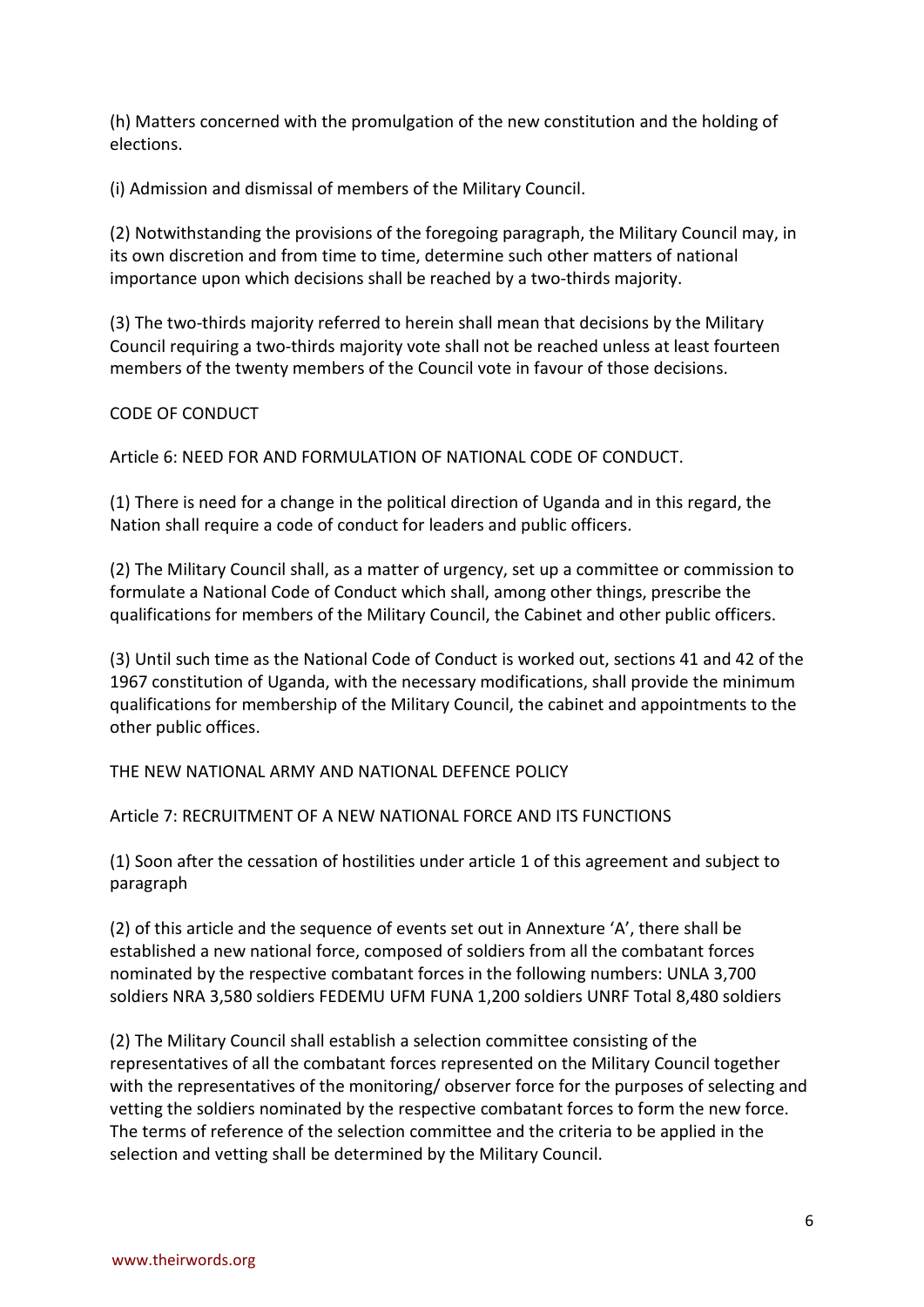(3) The functions of the said new national force shall be:

(a) To ensure general security in the country.

(b) To supervise the voluntary laying down of arms by all combatant forces in the country and to disarm any force which does not do so voluntarily.

(c) Under direction of the Military Council and in conjunction with the monitoring/observer force to collect and store arms received throughout the disarmament under Article 12.

(d) To participate in the recruitment and training of a new national army.

(4) During the exercise of selecting the said new force, the Military Council shall:

(a) Subject to article 9(1)(b) make arrangements for the maintenance and upkeep of those soldiers of the combatant forces awaiting selection into the new army.

(b) Ensure the retraining and resettlement of all men and women of the various combatant forces who are neither eligible nor qualified or who may not wish to join the said new national army, and for this purpose the Military Council shall work out, as a matter of priority, a program for resettlement of those men and women back into civilian life.

(5) The soldiers and combatants who may be absorbed into the new national force or army shall be given priority in the Police, Prisons and other security services.

Article 8: THE NEW NATIONAL ARMY

(1) The new National Force established under Article 7 shall be the first batch of the new national army.

(2) The new national army shall be broad-based and representative of the country as a whole and shall be recruited in the first instance from the combatant forces existing at the date of signing of this agreement and in accordance with the national defence policy formulated under Article 9, provided that the second batch or recruitment shall be composed in the same proportions as those used for the first batch.

Article 9: THE NEW NATIONAL DEFENCE POLICY

(1) After the signing and coming into force of this agreement, the Military Council shall, as soon as practicable embark upon the formulation of a national policy to determine:

(a) The functions, size, nature, name and composition of the new national army to enable the new national force established under Article 7 and the monitoring and observer force to carry out recruitment of the new national army and the demobilisation of the combatant forces and,

(b) The arrangements for the maintenance and upkeep of those soldiers of the various combatant forces awaiting selection into the new national army.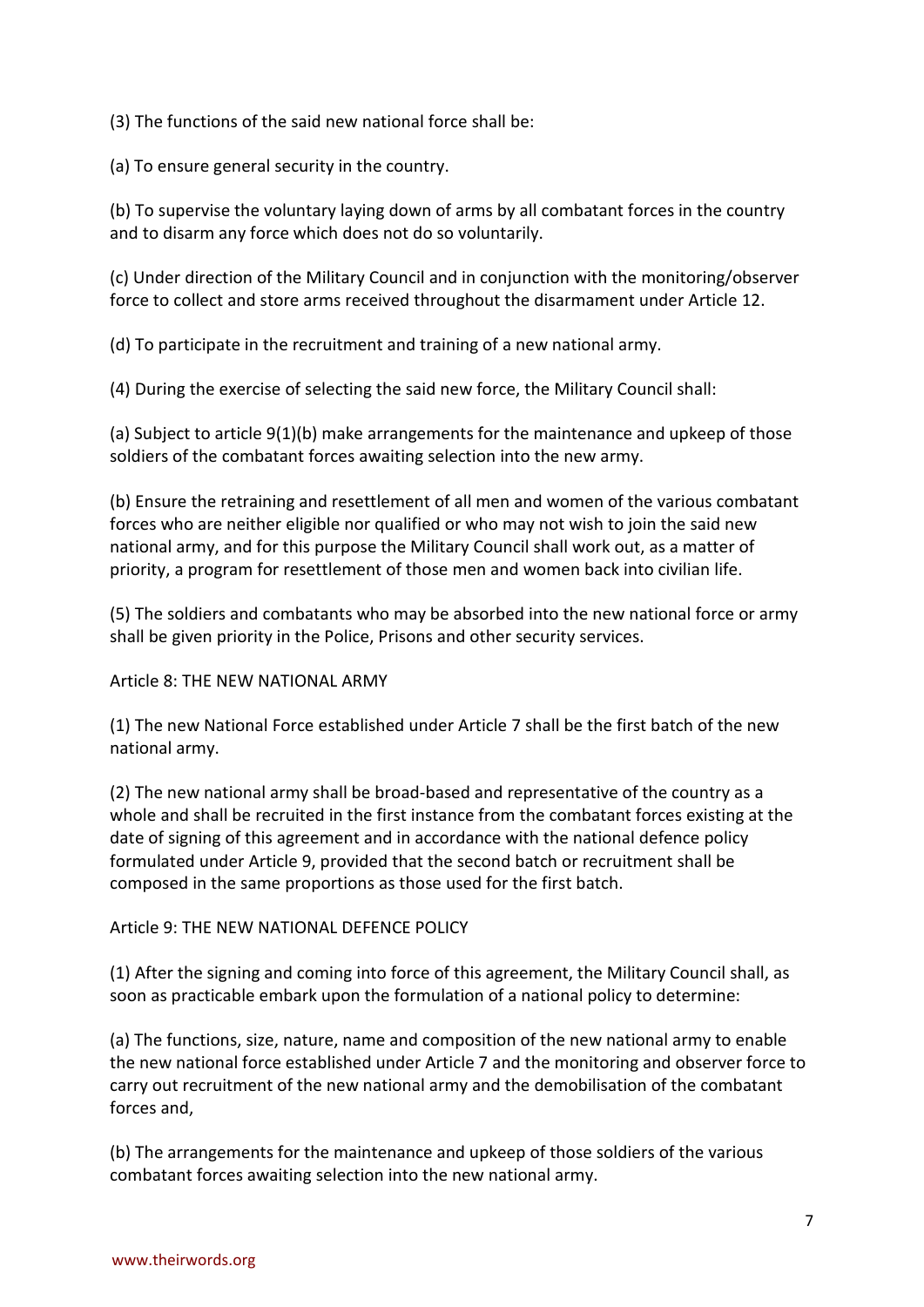(2) In formulating a new national defence policy, the Military Council shall take into account the views of the national conference on this matter.

THE MONITORING/OBSERVER FORCE

Article 10: THE MONITORING/OBSERVER FORCE

(1) After the signing of this agreement, the Uganda government shall invite into Uganda a force from four Commonwealth countries namely: Kenya, Tanzania, Great Britain and Canada. The force shall be known as the Monitoring/Observer Force and shall carry out the following duties:

(a) To observe and monitor the implementation of the ceasefire.

(b) To observe the security arrangement throughout the whole country.

(c) To assist in the disarmament/security arrangements exercise as may be requested by the Military Council within their terms of reference.

(d) To monitor the movements of troops to agreed assembly points.

(e) To assist in the collection and securing of arms from soldiers who have been demobilised.

(f) To monitor compliance with agreed arrangements and investigation of alleged breaches of the ceasefire.

(g) To assist in the recruitment and training of the new national army.

(h) To carry out any other duties assigned to them by the Military Council in consultation with their respective governments.

(2) Prior to the monitoring/observer force moving into Uganda and after the ceasefire has been effected, there shall be sent into the country a reconnaissance team, which may be from one or more of the countries invited to contribute to the monitoring/observer force, to identify the positions of all the combatant forces and thereafter to determine the size of the monitoring/observer force required. The terms of reference of the reconnaissance team shall be as specified in Annexture 'B' and manpower and equipment in Annexture 'C'.

(3) During the period of operation of the reconnaissance team, all the combatant forces shall remain at their positions as at the end of ceasefire.

(4) The provisions of Annexture 'A' and 'B' as they pertain to the operation, functions and duties of the monitoring/observer force shall be in addition to and not in substitution of the derogation from the provisions of this Article.

Article 11: RESPONSIBILITIES IN THE MINISTRY OF DEFENCE AND THE TOP RANKS OF THE ARMED FORCES.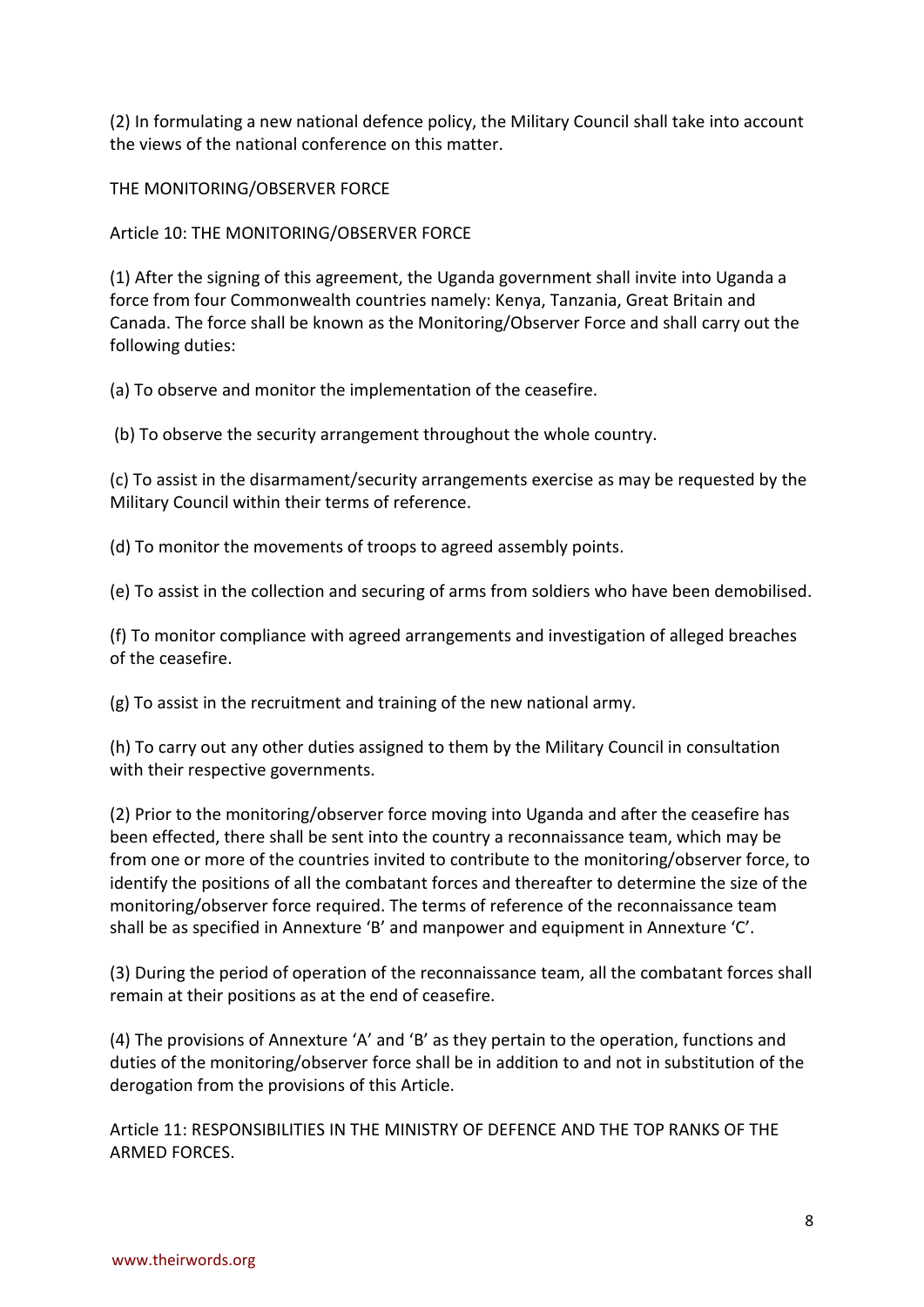When reviewing the political appointments and other promotions made since the 27th July 1985, the Military Council shall ensure a balance between the combatant forces represented on the Military Council existing immediately prior to the signing of the agreement and the National Resistance Movement in the distribution of responsibilities in the Ministry of Defence and the armed forces.

# COLLECTION AND STORAGE OF ARMS

# Article 12: COLLECTION AND STORAGE OF ARMS

(1) Upon the ceasefire coming into effect, all arms of the combatant forces shall be collected and stored by the respective forces within known armouries belonging to those forces. The said collection and storage shall be monitored by the monitoring/observer force which shall enumerate and verify the said arms.

(2) No arms shall be drawn from any armoury referred to in paragraph (1) of this Article without the express authority of the local commander and concurrence of a representative of the monitoring/observer force in the area.

It shall be the duty of the representative of the monitoring/observer force to report drawing of arms without his concurrence to the next higher command headquarters where all the parties to this agreement shall be represented.

## DEMILITARIZATION OF KAMPALA

# Article 13: DEMILITARIZATION OF KAMPALA

(1) The city of Kampala shall be demilitarized and neutralised by removing out of Kampala all troops to be determined by the reconnaissance team. The security of Kampala shall be maintained by the police force which shall have been screened and whose arms shall have been verified by the monitoring/observer force. The Monitoring/observer force shall be adequately represented to ensure the neutrality of Kampala.

(2) The demilitarization arrangements for Kampala shall remain in force until the complete demobilisation of the combatant forces has been achieved through recruitment in the new force established under Article 7 or resettlement of the men and women not so recruited.

## PERSONS WHO SERVED IN IDI AMIN'S REGIME

# Article 14: PROVISIONS FOR PEOPLE WHO SERVED IN IDI AMIN'S REGIME

(1) All persons who served in responsible position(s) in Idi Amin's regime, including those who served in the army, the State Research Bureau or other security services and who are known to have committed atrocities or other heinous crimes shall be punished according to law. The prosecution of such a person shall not be time barred.

(2) All persons who served in the notorious State Research Bureau and Public Safety Unit shall not be eligible to join the new national army or any other security services.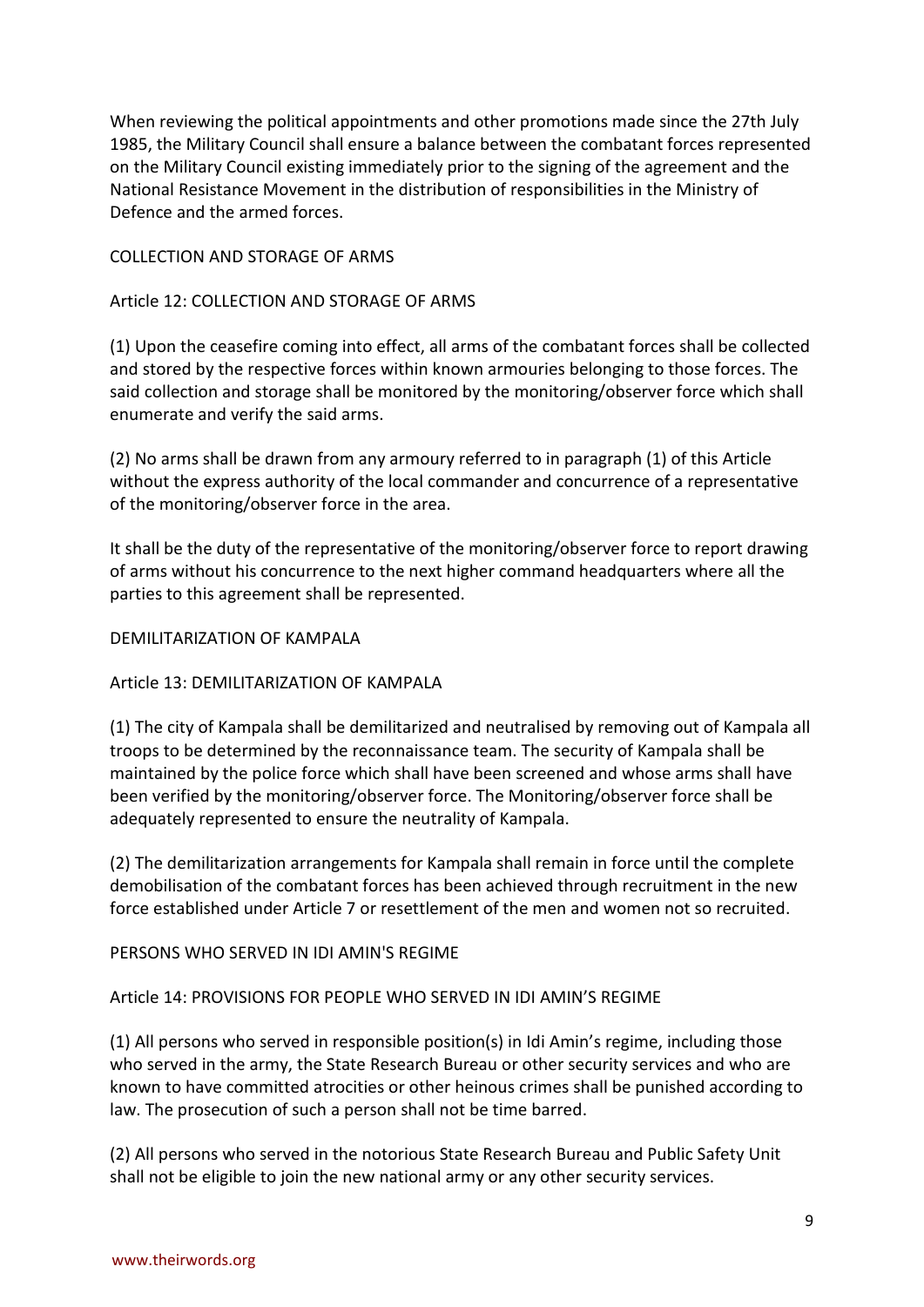(3) All ex-soldiers who served in the army in the period 1971-1979 and who are not covered under (1) above shall have to be carefully screened and vetted to be eligible to be admitted to the new national army or any other security services.

(4) In vetting such persons the committee shall give preference to those who have special skills to fill places which cannot otherwise be filled. The said persons must have clean records.

## CONVENING OF NATIONAL CONFERENCE AND GENERAL ELECTIONS

# Article 15: NATIONAL CONFERENCE

As soon as practicable after the signing of this arrangement, the Military Council shall convene a National Conference to discuss key national issues, to wit, tenure of the interim government, the future national constitutional framework, elections and the national army. Representatives of the said national conference shall be drawn from all districts as well as all national institutions, political parties, religious groups and the Military Council.

# Article 16: HOLDING GENERAL ELECTIONS

Free and fair general elections shall be held in Uganda as soon as practicable to return the country to parliamentary democracy.

# IMPLEMENTATION OF THE AGREEMENT

Article 17: IMPLEMENTATION

(1) For the purpose of ensuring the implementation of this agreement, the Military Council constituted pursuant to Article 2 of this agreement shall at its first meeting expeditiously discuss and resolve matters relating to the following issues:

(a) Review of all the decrees promulgated by the Military Council government since the 27th July 1985.

(b) Formulation of the broad guidelines for the government programme of action.

(c) Establishment and formulation of the terms of reference of a commission of inquiry into violation of human rights in Uganda since independence.

(d) Formulation of broad guidelines for the restructuring of the new national army and the harmonisation of ranks within the combatant forces, as a basis for the formation by the Military Council of a new national defence policy under Article 9 of this agreement, which guidelines shall include strategies for the rehabilitation and resettlement of the combatant forces who will not be recruited into the national army.

(e) Review of cabinet portfolios and other political appointments made by the Military government since 27th July 1985.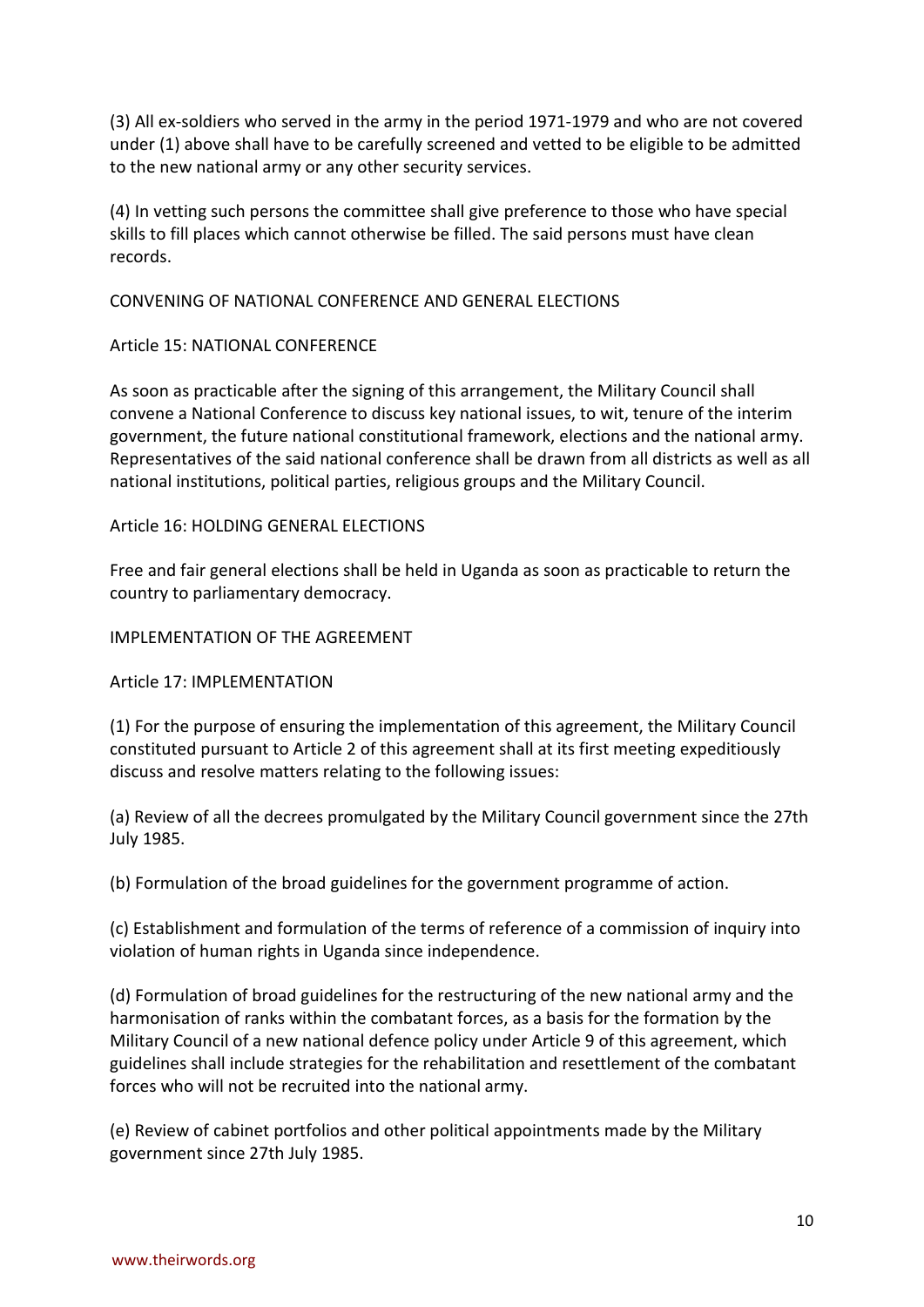(f) Such other urgent matters as may be determined by the Military Council.

(2) The Military Council when deciding the above issues shall not be governed by the two thirds majority rule set out in Article 5 of this agreement, but shall reach its decisions by consensus.

Article 18: PREPARATION OF THE FIRST MEETING OF THE MILITARY COUNCIL

Upon the signing of this agreement an ad hoc committee shall be set up for the purpose of making the following practical arrangements for the first meeting of the fully constituted Military Council. (

a) Preparation of agenda for the meeting.

(b) Designation of date and venue for the meeting.

(c) Making necessary security and accommodation arrangement for the meeting. IN WITNESS WHEREOF the parties hereunto have, through their representatives, set their hands at Nairobi this 17th day of December 1985.

SIGNED BY: General Tito Okello LUTWA Chairman, Military Council and Head of State of Uganda Yoweri Kaguta MUSEVENI Chairman, High Command of National Resistance Army and Interim Chairman, National Resistance Movement

IN THE PRESENCE OF AND WITNESSED BY: H.E. Daniel Toroitich Arap MOI President and Commander-In-Chief of the Armed Forces of The Republic of Kenya and Chairman of the Uganda Peace Talks

ANNEXTURE 'A' Sequence of events leading to the formation of the new National Army and the demobilisation and rehabilitation of combatant forces: 1. Signing of the agreement.

2. Ceasefire implementation.

3. Nomination of the country to provide the monitoring and observer force commander and the reconnaissance team.

4. Formation of ceasefire committee.

5. Formation of the ad hoc committee to prepare the first meeting of the Military Council. 6. Reconnaissance team deployment.

7. Monitoring/observer team deployment.

- 8. First meeting of the Military Council.
- 9. Formation and training of national army.
- 10. Demobilisation and rehabilitation.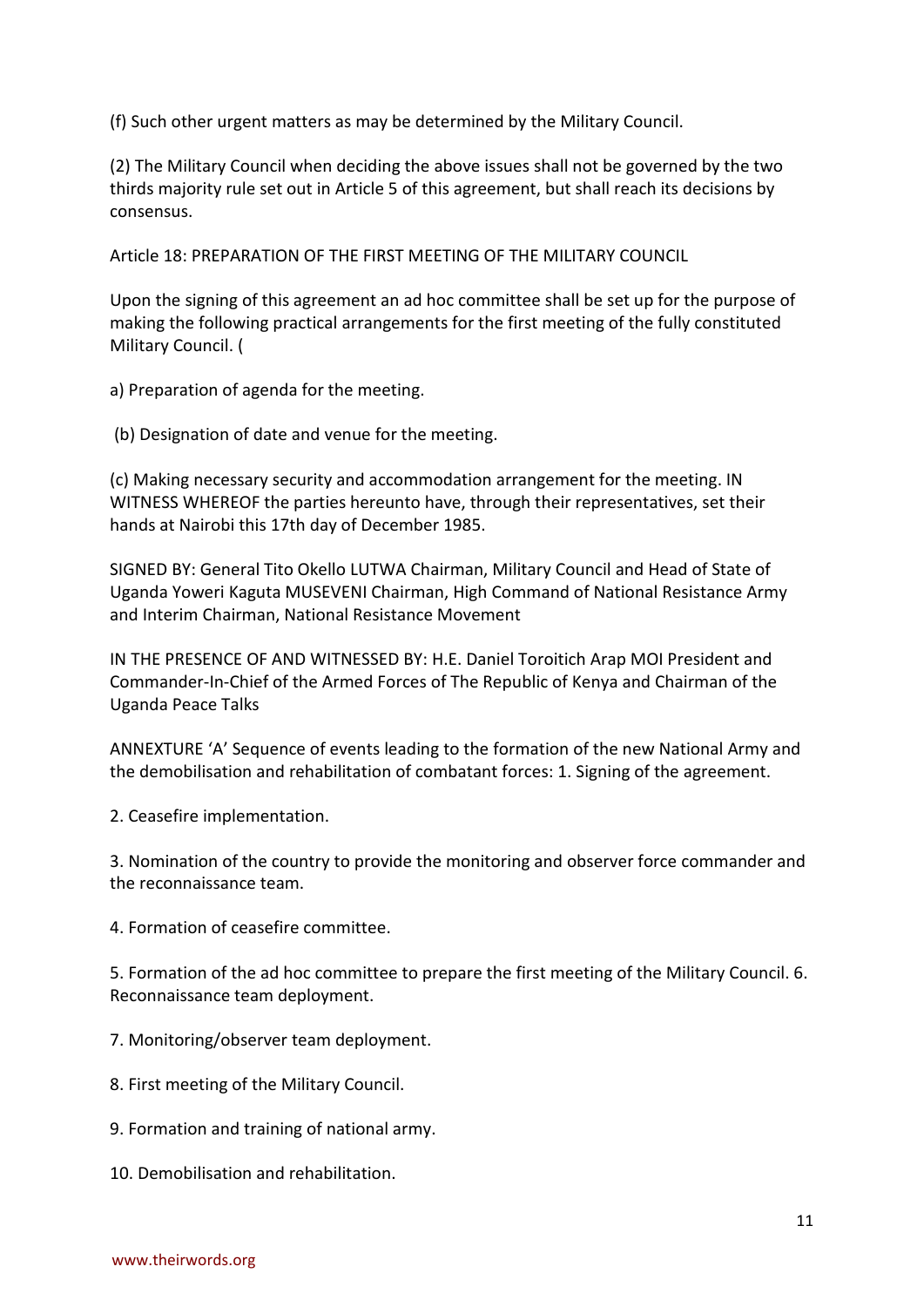11. Withdrawal of the monitoring/observer teams.

12. Decommissioning of the ceasefire committee and the monitoring/observer force.

The participants at the Uganda Peace talks considered the requirements for training and formation of a new national army beginning with the new military force as the nucleus and made the following observations:-

Training: To train a soldier takes approximately six months. However, converting those who have had basic military training would require approximately three to four months. Training an officer takes between 9-12 months. It was therefore agreed that those with basic military training be put under cadre courses and could thereafter be utilized to train others.

Formation of a new National Force: It has been agreed upon that a nucleus force of 8,480 soldiers be formed consisting of members from all combatant forces. The subsequent recruitment and training would depend on availability of funds and training facilities. However, it is recommended and agreed that to train the 8,480 soldiers cannot be done at one go and therefore this would be done in stages which would take a minimum of 9 months.

ANNEXTURE 'B' The Reconnaissance Team and the Monitoring/Observer Force Terms of reference for the Reconnaissance Team:

1. After the effectiveness of the ceasefire has been confirmed by the commanders of all parties, a reconnaissance team will be sent to the field and their terms of reference would be as follows:- (a) To confirm that ceasefire is effective before the monitoring/observer force moves into the country. (b) To identify locations of all fighting units and mark their positions on the map. (c) To assess the size of the monitoring/observer force required. (d) To recommend to the Military Council the regrouping of various units (if necessary for the ease of administration). (e) To recommend areas where assembly points will be located for the troops who are in permanent barracks, preferably in areas with adequate storage facilities for the arms and also with good logistic and administration facilities. (f) To recommend which forces should be disengaged. (g) To determine logistic support required for both the troops and the monitoring/observer force. (h) To work out evacuation contingency plans for the monitoring/observer force members in the event of resumption of hostilities. (i) To recommend the location of joint operation centres at regional levels and sub-joint operation centres at district level. (j) Any other duty the Military Council may deem necessary. (k) The above task must be completed within one week.

2. The Military Council shall determine which country will provide the monitoring/observer force commander; preferably the same country should provide the reconnaissance team.

Terms of reference and operational strategies for the monitoring/observer force: 3. After the reconnaissance team's recommendations have been approved by the Military Council, the monitoring/observer force will be deployed in various areas of the country and terms of reference will be: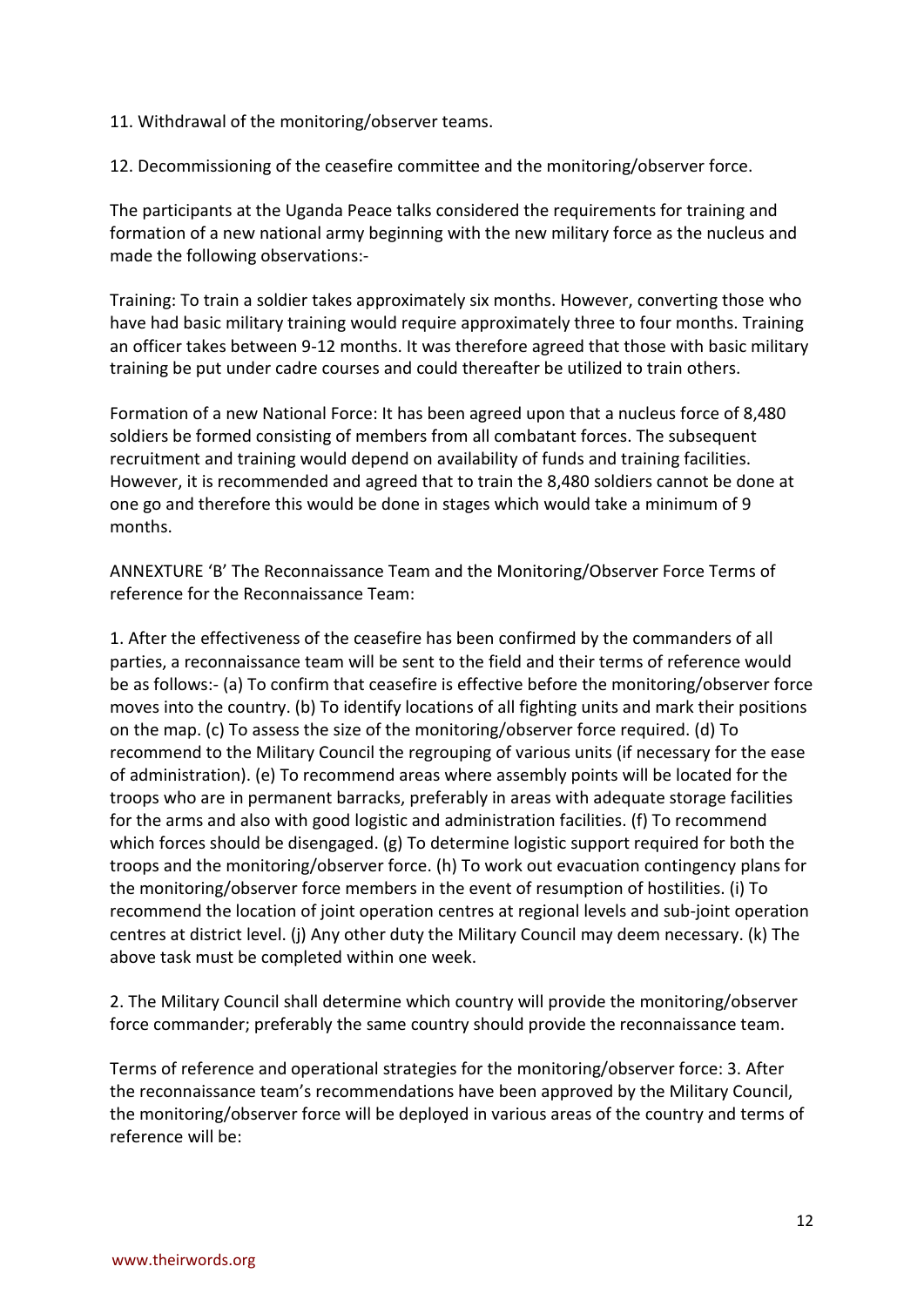A: Unit Level • To monitor and observe the maintenance of the ceasefire by the various forces. • To monitor and observe the movement of all the combatant forces. • To monitor and ensure that no arms are drawn without the authority of the local commander, with concurrence of the monitoring/observer team representative or higher authority. • To attend all meetings of an operational nature. • To liaise with the monitoring/observer team leaders of neighbouring units. • To send daily situation reports (SITREPS) to sub-joint operational centre. • Any other duties the Military Council may deem necessary.

B: District Level (Sub-joint operation centres) The district S/JC will be responsible to regional joint operation centres (JOC) for: • Attending all district security meetings. • Co-ordinating all activities of the monitoring/observer teams deployed in the district. • Compiling and sending daily SITREP to the regional joint operation centre. • Paying regular visits to the units within the district. • Liaising with the neighbouring districts. • Liaising with district administration on operational and security matters. • Any other duty the Military Council may deem necessary. The Sub-joint operation centres will be composed of: • The district administration. • The monitoring/observer force representative. • Representatives of fighting forces within the district.

C: Regional Level (Joint Operating Centre) The Military Council shall appoint a person to be the Chairman of the joint operation committee at the regional level. The regional joint operational centres will be responsible to the ceasefire committee for: • Attending all regional security meetings. • Co-ordinating activities of the monitoring/observer teams deployed in the region. • Compiling and sending situation reports (SITREPs) to the ceasefire committees. • Paying regular visits to the district headquarters within the region. • Liaising with the other regional monitoring/observer force representatives. • Any other duty the Military Council may deem necessary.

ANNEXTURE 'C' Manpower and equipment requirements for the Reconnaissance Team:

1. A: Composition of the Reconnaissance Team Headquarters: The Reconnaissance Team Headquarters shall be composed of the following personnel: • Recce Team Commander • Deputy Commander/Operation Officer • Logistics Representative • Communication Representative • Medical Representative • 2 Staff Officers • 2Military Government Representatives • 2 NRA Representatives.

The Military Council shall provide the supporting administrative staff.

B: Composition of each Recce Team Each Recce team shall compose of the following: • Team Leader • Logistics/Administrative Representative • Communication Representative • 2 Military Government Representatives • 2 NRA Representatives • Medical Representative • Representative of the fighting force to be visited

C: Number of Teams The Recce teams shall be allocated as follows: A: Kampala and Mpigi Districts One Recce team to cover Kampala and Mpigi districts. They would require road transport to visit areas where units are located; a helicopter may be used where necessary. B: Central Region One Recce team to cover Luwero, Mubende and Mukono districts. They would use a helicopter and partly road transport. C: Western Region One Recce team to cover Masaka, Rakai, Mbarara, Kabale, Rukungiri, Bushenyi, Kasese, Kabarole, Bundibugyo,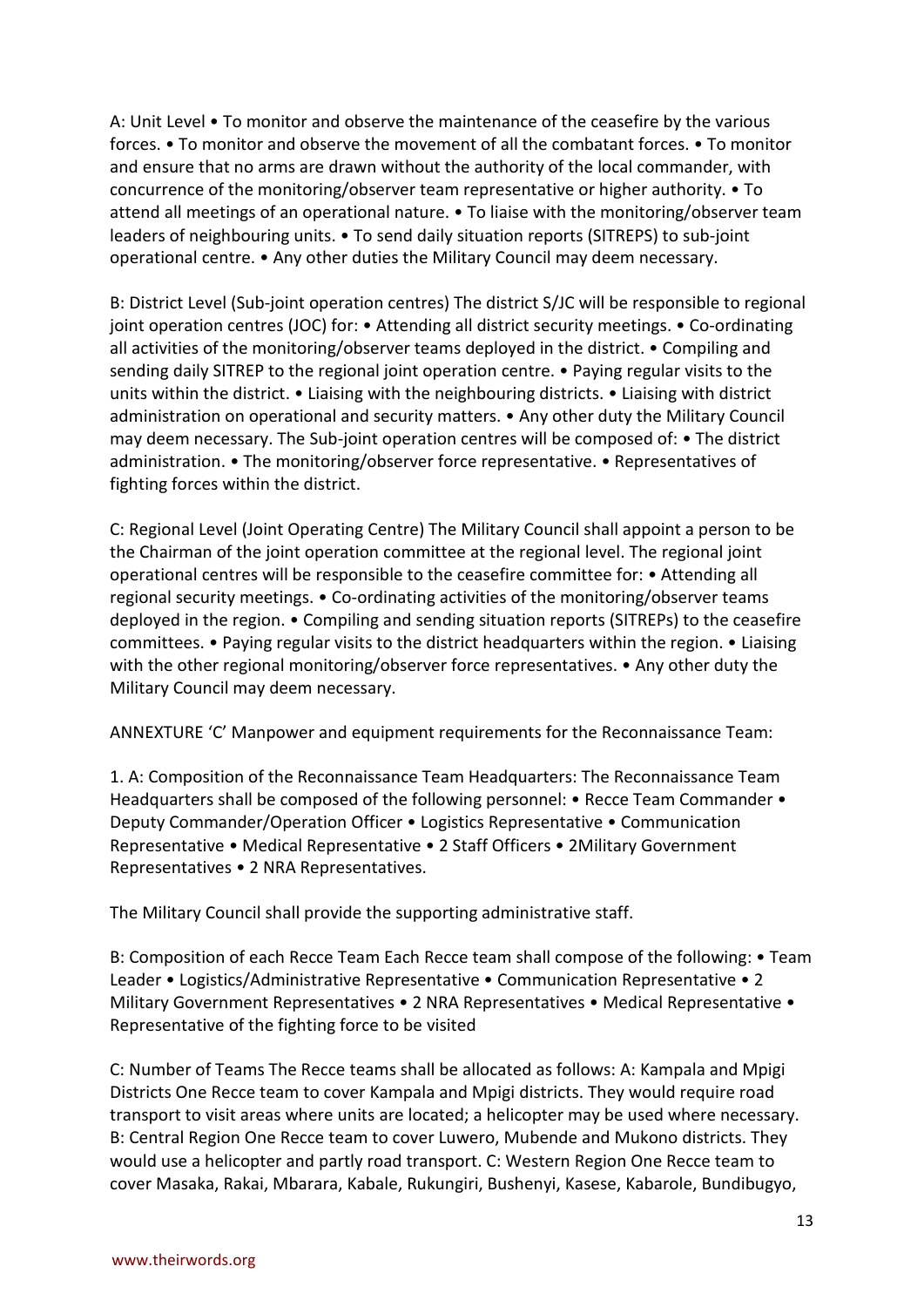Hoima and Masindi districts. They would use a helicopter and partly road transport. D: Eastern Region One Recce team to cover Kamuli, Iganga, Jinja, Soroti, Moroto, Tororo, Mbale, Kapehorwa and Kumi districts. They would use a helicopter and partly road transport. E: Northern Region One Recce team to cover West Nile and the rest of northern Uganda. They would use a helicopter and partly road transport. 2. Summary of the Manpower and Equipment Requirements Total manpower required 51 Total helicopter required 6 Total vehicle required: 2 staff cars, 7 communication Landrovers and 8 cargo Landrovers 17 Radios for communication between the Recce teams and the headquarters will be required. 3. The Military Council will need to arrange the following facilities to be available for use by the Recce team: • Fuel for helicopters and vehicles • Feeding and accommodation • Medical facilities • Air and road transport • Office facilities for the Recce team headquarters • Any other facilities that may be deemed necessary.

ANNEXTURE 'D' Article 3 of the Geneva Convention for the amelioration of the condition of the wounded and the sick in armed forces in the field dated the 12th August 1949:

Conflict not of an international character: In the case of armed conflict not of an international character occurring in the territory of one of the high contracting parties, each party to the conflict shall be bound to apply as a minimum, the following provisions:

1. Persons taking no active part in the hostilities, including members of armed forces who have laid down their arms and those placed Hors de combat by sickness, wounds, detention or any other case, shall in all circumstances be treated humanely, without adverse distinction found on race, colour, religion or faith, sex, birth or wealth or any other similar criteria. To this end the following acts shall remain prohibited at any time and in any place whatsoever with respect to the above mentioned persons:

(a) Violence to life and persons in particular murder of all kinds, mutilation, cruel treatment and torture,

(b) Taking of hostages,

(c) Outrages upon personal dignity, in particular humiliating and degrading treatment,

(d) The passing of sentence and the carrying of executions without previous judgement pronounced by a regular constituted court affording all judicial guarantees which are recognized as indispensable by civilized peoples.

2. The wounded and sick shall be taken care of. An impartial humanitarian body, such as the International Committee of the Red Cross, may offer its services to the parties to the conflicts. The parties to the conflicts should further endeavour to bring into force, by means of special agreements, all or part of the other provisions of the present conventions. The application of the proceeding provisions shall not affect the legal status of the parties to the conflict.

ANNEXTURE 'E' Participants to the Uganda Peace Talks Kenyan Delegation: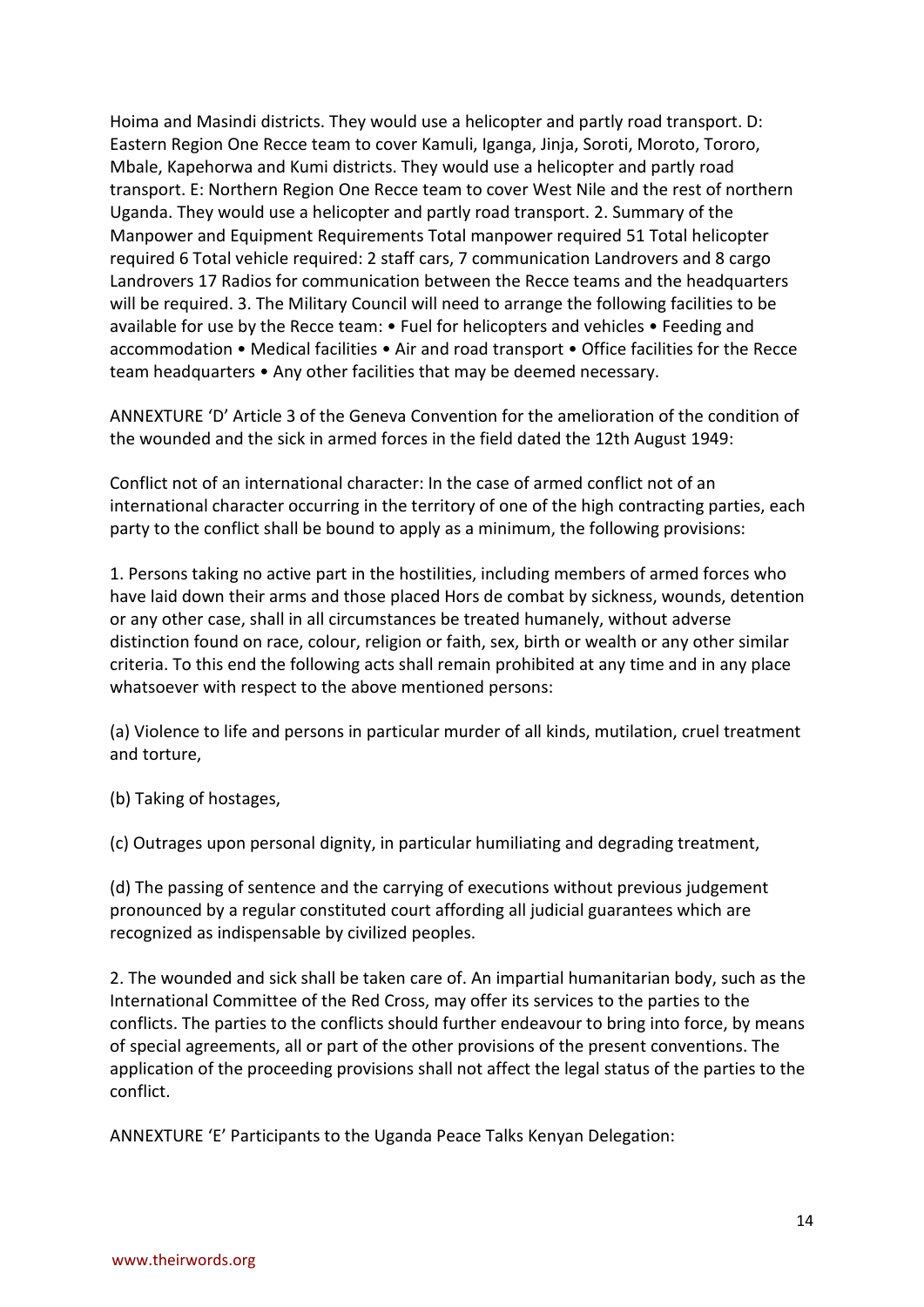1. His Excellency Hon. Daniel Toroitich arap Moi, CGH, MP, President and Commander in Chief of the Armed Forces of the Republic of Kenya and the Chairman of the Uganda Peace Talks

2. HE Hon. Mwai-Kibaki, EGH, MP, Vice President and Minister for Home Affairs

3. Hon. Justus Ole Tipis, MP. Minister of State, Office of the President

4. Hon. Elijah Mwangale, MP, Minister of Foreign Affairs

5. Hon. K.N.K. Biwott, MP, Minister of Energy and Regional Development

6. Mr Simeon Nyachae, Chief Secretary

7. Mr Bethuel A. Kiplagat, Permanent Secretary, Ministry of Foreign Affairs

8. Mr James S. Mathenge, Permanent Secretary, Office of the President

9. Mr A. Kiptanui, Private Secretary/Comptroller of State House

10. Ambassador Omar A. Fakih, Deputy Secretary/Head of Africa and OAU Division, Ministry of Foreign Affairs

11. HE Lawrence C.T. Dena, Kenya High Commissioner to Uganda

12. Major General Dedan N. Gichuru, Chief of Staff, Kenya Army

- 13. Major James M. Mulinge, Kenya Army
- 14. Major Hency Biwott, Kenya Army
- 15. Mr Stephen M. Mwenesi, Attorney General's Chambers
- 16. Mr Marx G.N. Kahende, Second Secretary, Kenya High Commission, Kampala

Military Government Delegation:

1. General Tito Okello Lutwa, Chairman of the Military Council and Head of State

- 2. Lt. General Bazilio Olara-Okello, Chief of Defence Forces
- 3. Hon. Abraham Waligo, Prime Minister and Minister of Finance
- 4. Brigadier Gad Wilson Toko, Vice Chairman of the Military Council and Minister of Defence
- 5. Hon. Paul Kawanga Ssemogerere, Minister of Internal Affairs
- 6. Hon. Dent Ocaya-Lakidi, Member of Military Council